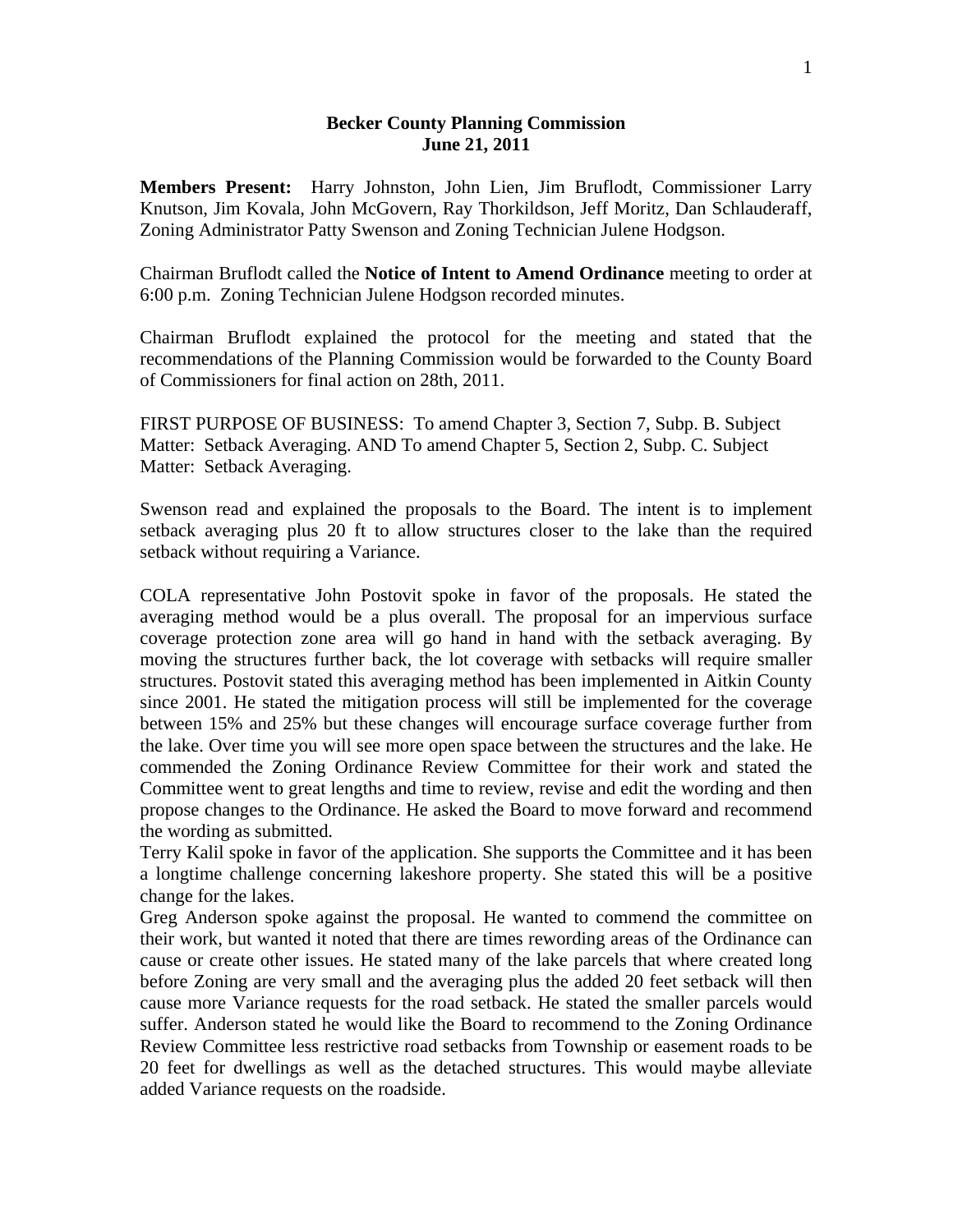Jim Kaiser spoke against the proposal. He agreed he felt this would cause more barriers for the smaller properties. Kaiser was also in favor of the recommendation to consider a lesser road setback on the low traffic roads.

There was no written correspondence either for or against the proposal. At this time, testimony was closed and further discussion was held.

Lien stated there are exceptions in place to use averaging for roadside also. He stated although this may implement some Variance requests, this proposal looks good. The Committee has done their work with many scenarios before forwarding the proposals. Bruflodt agreed and stated this is a good proposal. Knutson stated anytime there are changes it may trigger something elsewhere and the Committee may have to then look at those areas, but this is a good proposal.

There was no further discussion by the Commission.

**Motion:** Lien made a motion to approve to amend Chapter 3, Section 7, Subp. B. Subject Matter: Setback Averaging. AND to amend Chapter 5, Section 2, Subp. C. Subject Matter: Setback Averaging as submitted. Kovala second. All in favor. Motion carried.

SECOND PURPOSE OF BUSINESS: To amend Chapter 6 Section 3 Subject Matter: Water-Oriented Accessory Structures.

Swenson read and explained the proposal to the Board. The reasoning for the amendment is to allow smaller water-oriented structures on any size parcel that fits the lot criteria, with a wider flexibility of where they can be placed.

COLA representative John Postovit spoke in favor of the proposal. He stated this opens up the possibility for the non-conforming smaller parcels to now have a structure for storage by the lake. Postovit stated the Minnesota shoreland rules are proposing changes with the draft indicating the size recommendation of 120 sq ft also.

No one spoke against the proposal. There was no written correspondence either for or against the proposal. At this time, testimony was closed and discussion was held.

Bruflodt stated there has always been a struggle with the the larger sized structures. The smaller size proposed for storage is a plus. The flexibility for best placement will be a plus to further protect steep slope and bluff areas. Knutson noted this is will be an improvement with more options available for placement. Lien commended the Committee for the work they have done and the time they have taken to propose these changes. He stated this is a good proposal. It was the concensus of the rest of the Board that they had no reservations regarding this proposal.

There was no further discussion by the Commission.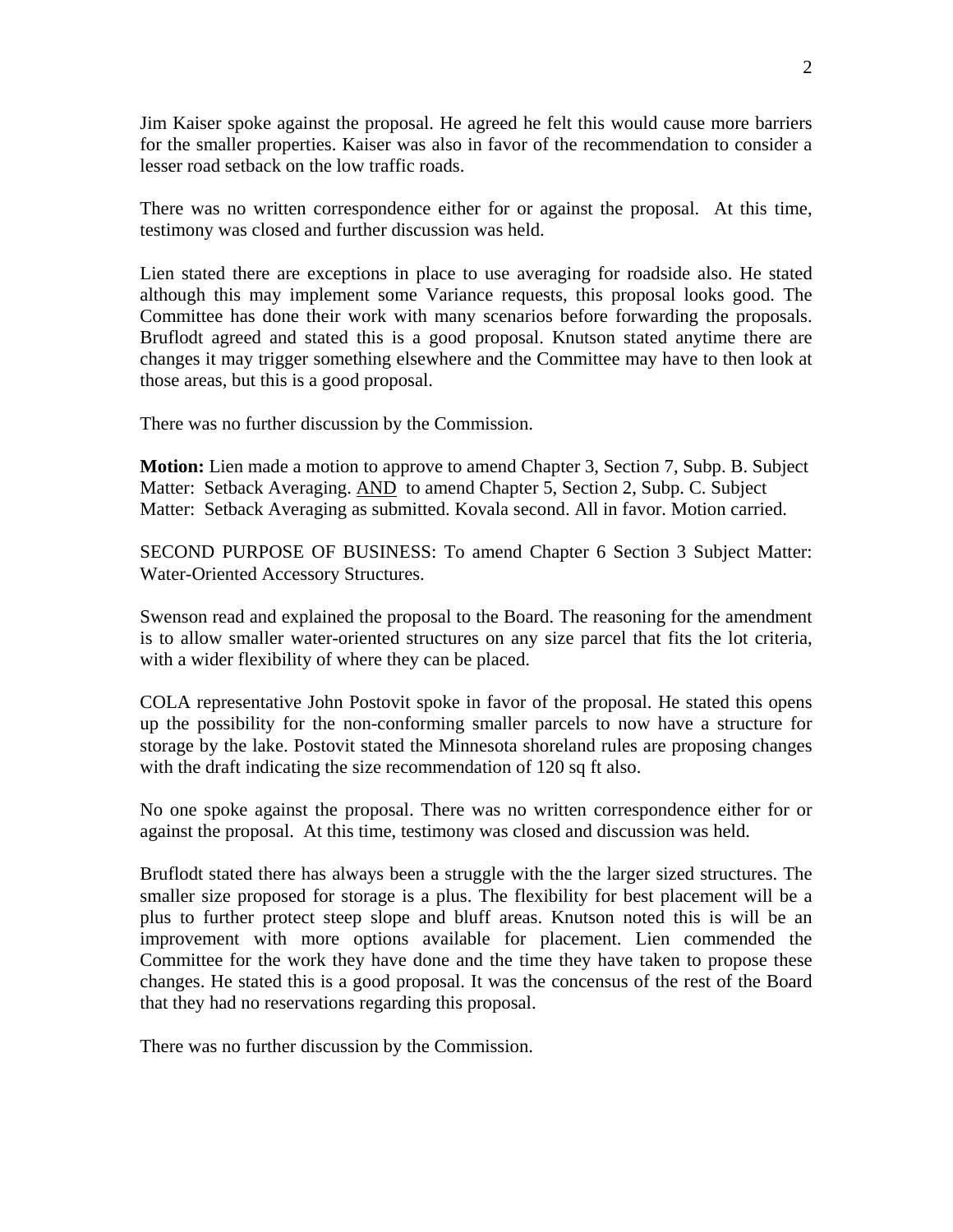**Motion:** Kovala made a motion to approve the proposal to amend Chapter 6 Section 3 Subject Matter: Water-Oriented Accessory Structures as submitted. Lein second. All in favor. Motion carried.

THIRD PURPOSE OF BUSINESS: To amend Chapter 6, Section 10, Subp. D. Subject Matter: Impervious Surface Coverage for Zoning Districts.

Swenson read and explained the proposal to the Board. The purpose is to establish a protective zone area within 150 ft of the lot area. The owners of substandard properties will still utilize the mitigation regulations to contain stormwater runoff if they have overall coverage between 15% and 25%. The properties will still be allowed an overall 25% coverage, but some of the coverage will then have to be further back from the lake.

No one spoke in favor of the application. No one spoke against the proposal. There was no written correspondence either for or against the proposal. At this time, testimony was closed and discussion was held.

It was the concensus of the Board that this would be an improvement regarding lot coverage.

There was no further discussion by the Commission.

Motion: Lien made a motion to approve to amend Chapter 6, Section 10, Subp. D. Subject Matter: Impervious Surface Coverage for Zoning Districts. Schlauderaff second. All in favor. Motion carried.

Since there were no further proposals to come before the Board, Thorkildson made a motion to adjourn. Lien second. All in favor. Motion carried. Meeting adjourned.

Chairman Bruflodt called the **Applicants Public Hearing** meeting to order at 7:00 p.m. Zoning Technician Julene Hodgson recorded minutes.

McGovern made a motion to approve the minutes for May  $17<sup>th</sup>$ , 2011. Thorkildson second. All in favor. Motion carried.

Chairman Bruflodt explained the protocol for the meeting and stated that the recommendations of the Planning Commission would be forwarded to the County Board of Commissioners for final action on 28th, 2011.

**FIRST ORDER OF BUSINESS: Seven Sisters Property LLC** 25275 S Melissa Dr Detroit Lakes, MN 56501 **Project Location:** 25275 S Melissa Dr **LEGAL LAND DESCRIPTION:** 190644000 Lake View Township THAT PART OF NE1/4 OF NW1/4 LYING W OF HWY #59, Section 33, TWP 138, Range 41 **APPLICATION AND DESCRIPTION OF PROJECT:** The Applicant wishes to amend the existing Conditional Use Permit #585930 to request commercial use on agricultural zoned property. The proposal includes new structures on the property.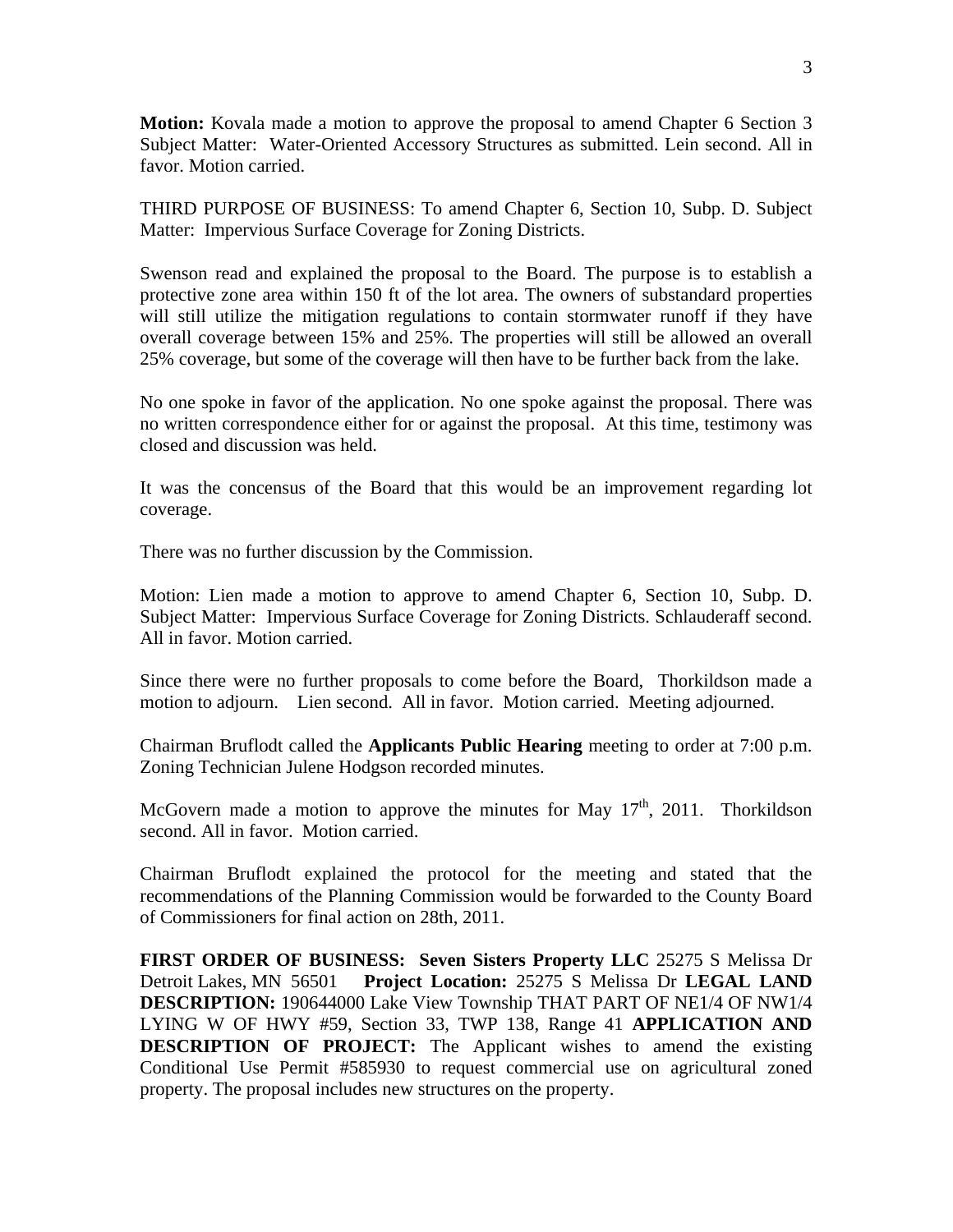Corey and Jay Malstrom explained the application to the Board. The original conditional use was for a liquor store to be located in the existing structure. Corey stated they want to construct a new structure for the liquor store but add areas that could then be leased out to other businesses. Examples given were realtor office, gift shop, retail shop, grocery store with no gas station area. Malstrom stated they wanted the flexibility to add to the structure in the future to accommodate whatever they feel is a needed in the area. They stated they would utilize the 25% lot coverage with the structure and parking.

No one spoke in favor of the application. No one spoke against the application. Swenson read written correspondence on file from Greg Larson who was against the application and Becker County Engineer Brad Wentz who stated there are future plans to abandon CSAH 17 from TH 59 to South Melissa Drive. South Melissa Drive would be used as the new connection to TH 59. At this time, testimony was closed and discussion was held.

Thorkildson stated that if this is going to be leased areas and without knowing at this time what may come into those areas, the Board should consider each individual coming back to the Board at the time they have a concrete proposal for the Board. Schlauderaff stated the property already has an existing Conditional Use Permit for the liquor store, but they had stated they where going to utilize the existing structure. He asked Malstroms to confirm if the existing structures that are currently located in the road right of way area will be removed to which they stated yes. Johnston stated he understood they don't want to change the zone of the property to commercial but adding the definition of commercial use to the conditional use permit is too open without specific requests for what is proposed. Bruflodt agreed if this was left open-ended regarding the use of the property, they could lease space for anything from a laundromat, used cars or fireworks. Lien agreed the owners should specify what type of use would be on the property. Thorkildson asked if any approval would indicate the overall size of the structure approved, to which Swenson stated Zoning would approve the structure size and lot coverage according to the Ordinance regulations. Knutson stated the Board could amend the existing conditional use permit to state: "to operate an off sale liquor store", they could then construct a new structure for the liquor store. They could then plan the size and plan for any future expansion of the structure in regards to lot coverage and so forth. Any further/future request for a different or added use could come in front of the Board from the business that has the request. They could apply for a conditional use permit before adding onto the structure.

There was no further discussion by the Commission.

**Motion:** Lien made a motion to amend the existing Conditional Use Permit #585930 to approve a conditional use permit to operate an off sale liquor store, in an agricultural zone, based on the fact that it meets the critiera of the Becker County Zoning Ordinance. Kovala second. All in favor. Motion carried.

**SECOND ORDER OF BUSINESS: Wayne & Beverly Thorson** 4300 Thorson Blvd NE Bemidji, MN 56601 **Project Location:** Becker Cty Hwy 6 W of DL **LEGAL**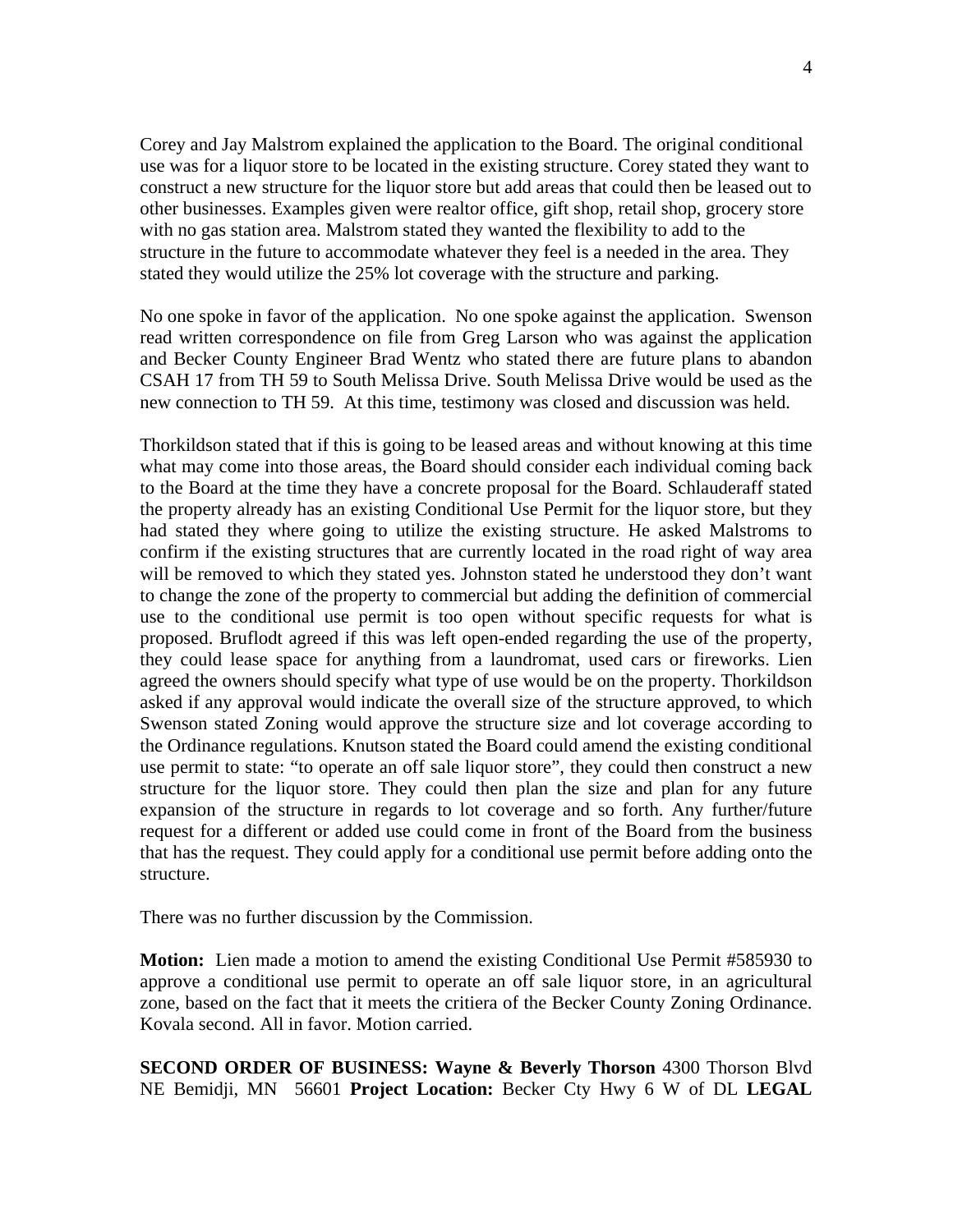**LAND DESCRIPTION:** 190083000 Lake View Township NE1/4 LESS TRI IN NE COR & LESS 57.77 AC IN E1/2 OF NE1/4, Section 06, TWP 138, Range 41 **APPLICATION AND DESCRIPTION OF PROJECT:** The Applicant wishes to amend the existing Conditional Use Permit #412799 to request to install a wash plant with sediment ponds for removal of impurities from the rock materials in industrial zoned property.

Jeff Hatlewick from Mark Sand & Gravel Co. on behalf of Wayne & Beverly Thorson explained the application to the Board. The proposal would follow the stipulations of the original conditional use granted but would add the installation of a wash plant with sediment ponds. Hatlewich has spoken to the City power plant who are willing to provide the electricity needed to the property. They may not have everything in place for a couple of years, but want the electricity addressed correctly to provide everything needed now and in the future. Hatlewick explained the sediment ponds and rock/sand washing method. He stated there is good elevation and nice slopes to engineer the sediment ponds correctly. McGovern asked Hatlewick what eventually happens from the water of the third pond to which Hatlewick stated they reuse the water as much as possible and the rest of it evaporates or disperses into the ground.

No one spoke in favor of the application. No one spoke against the application. There was no written correspondence either for or against the application. At this time, testimony was closed and discussion was held.

Lien stated the existing conditional use permit in place previously addressed any concerns and they would have to follow any added stipulations. Knutson agreed everything was basically in place except for this part of the request. Moritz had no concerns.

There was no further discussion by the Commission.

**Motion:** Lien made the motion to approve the request for an amendment of the existing Conditional Use Permit #412799 to include to install a wash plant with sediment ponds for removal of impurities from the rock materials on industrial zoned property as submitted. Schlauderaff second. All in favor. Motion carried for approval.

**THIRD ORDER OF BUSINESS: Erlene & Jack Davis** 49881 Trowbridge Circle Vergas, MN 56587 **Project Location:** 11463 US Hwy 59 **LEGAL LAND DESCRIPTION:** 190525000, 190525001 & 190525002 Lind Lake Lake View Township The South 620 ft of SE 1/4 pf MW ¼ Section 28, TWP 138, Range 41 **APPLICATION AND DESCRIPTION OF PROJECT:** The Applicant wishes to amend the existing Conditional Use Permit #540529 to request commercial use to include a wedding venue on agricultural zoned property. The proposal includes a new structure on the property.

Erlene and Jack Davis explained the application to the Board. Davis stated there is a need for people in this area to be able to rent property to hold weddings and receptions. Davis